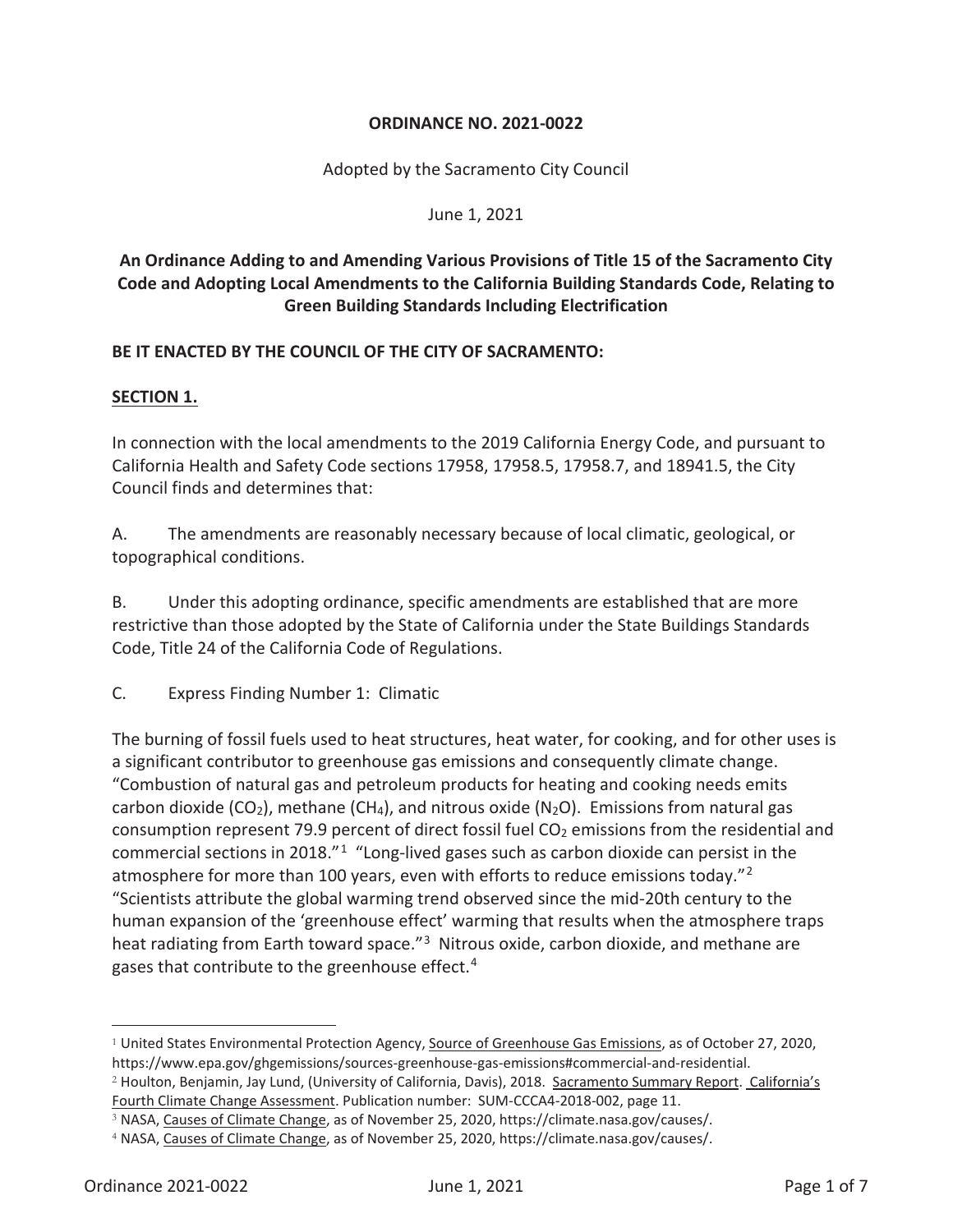"Global climate change imposes substantial local impacts and risks on the Sacramento Valley, including rising temperatures, changing precipitation patterns and amounts, sea level rise, flooding, drought, and wildfire."5 A general summary of climate risks facing the Sacramento Valley Region, including the City of Sacramento, are as follows:

- Warming air and water temperatures
- More extreme heat-waves
- Drier landscapes
- Less snow
- Variable precipitation and seasonal shifts
- More intense droughts and floods with less predictability
- Higher Delta water levels compounded by subsidence
- Increased risk of wildfire
- Loss of ecosystem habitat<sup>6</sup>

"The Sacramento Region is expected to experience hotter and drier conditions and reduced snowpack that could cause reduced reservoir supplies and Sacramento and American River flows."7 "Increased flood frequency and elevated flood risk are expected in California as a result of sea level rise, more intense storm events, and shifts in the seasonal timing of rainfall and snow pack runoff."<sup>8</sup> "Higher temperatures and the increased frequency of heat waves associated with climate change are expected to significantly increase heat-related illness, such as heat exhaustion and heat stroke."9

Requiring all-electric construction, without gas infrastructure will reduce the amount of greenhouse gas produced in Sacramento and will contribute to reducing the impact of climate change and the associated risks.

Based upon this express finding, the following building standards in the 2019 California Building Standards Code are amended or added:

- 2019 California Energy Code sections  $100.0(e)(2)(A)$  and  $100.1(b)$  (prohibiting gas infrastructure, thereby decreasing the impact of greenhouses gases).
- D. Express Finding Number 2: Geological

Sacramento is subject to ground tremors from seismic events as the City is located in a Design Category D, which relates to a high risk of earthquakes. The high-risk seismic zone is defined

<sup>5</sup> Houlton, Benjamin, Jay Lund, (University of California, Davis), 2018. Sacramento Summary Report. California's Fourth Climate Change Assessment. Publication number: SUM-CCCA4-2018-002, page 17.

<sup>&</sup>lt;sup>6</sup> Houlton, Benjamin Jay Lund, (University of California, Davis) 2018. Sacramento Summary Report. California's Fourth Climate Change Assessment. Publication number: SUM-CCCA4-2018-002, page 6.

<sup>7</sup> City of Sacramento, Sacramento Climate Action Plan, Expected effects on the Sacramento Region, section 3.3, page 3-11, January 13, 2012.

<sup>&</sup>lt;sup>8</sup> City of Sacramento, Sacramento Climate Action Plan, Expected effects on the Sacramento Region, section 3-3, page 3-13, January 13, 2012.

<sup>9</sup> City of Sacramento, Sacramento Climate Action Plan, section 3.3, page 3-13, January 13, 2012.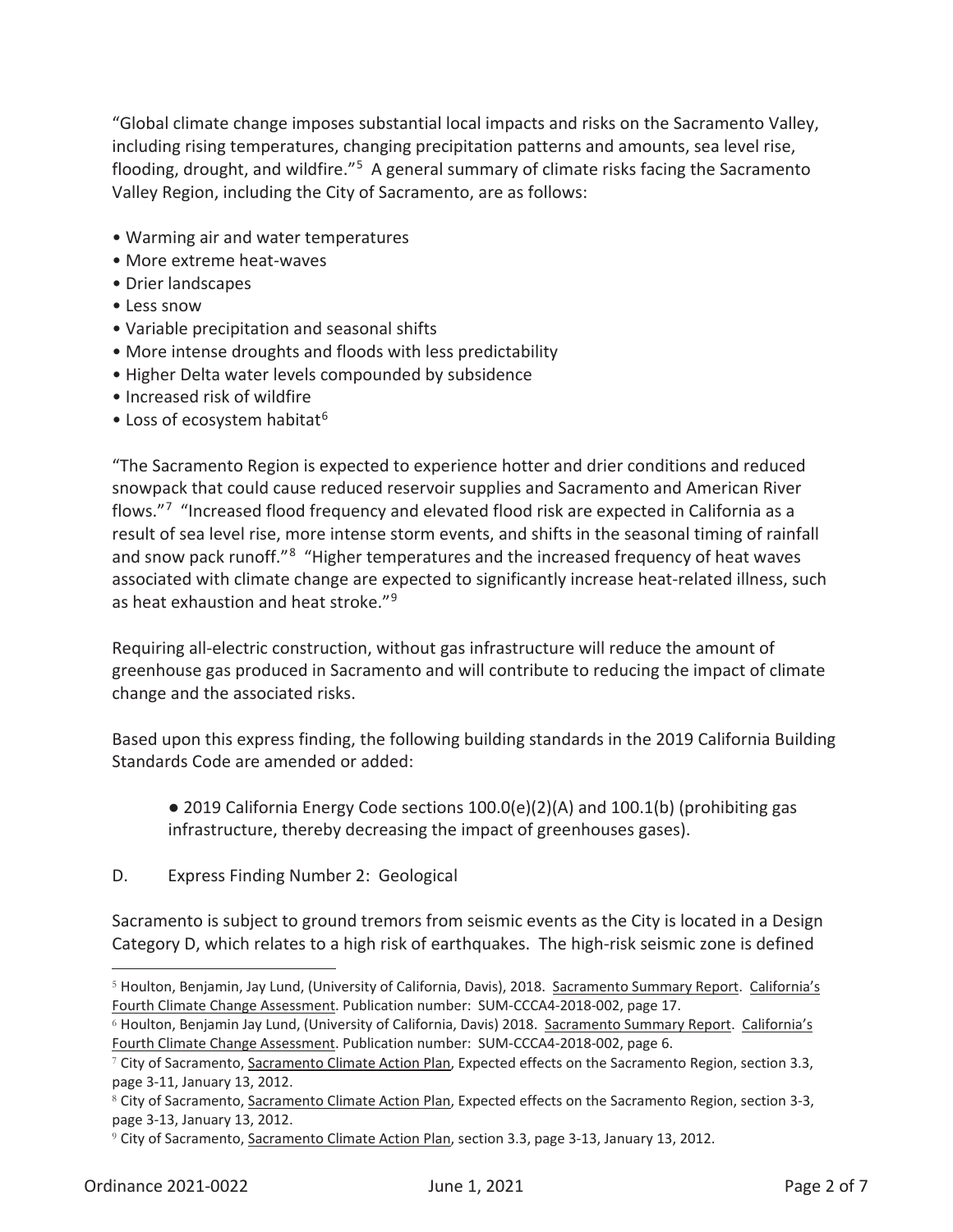based on the proximity to known fault lines, soil type, and known mapped spectral accelerations. Large portions of Sacramento have very poor soil conditions, including liquefiable soil. The soil is often expansive in nature and very acidic which leads to pre-mature deterioration of plumbing piping installed in the ground. Although non-metallic gas pipe is not susceptible to deterioration, there are many homes built with metallic gas pipe infrastructure. The elimination of natural gas infrastructure in new dwellings would reduce the hazards associated with gas leaks during seismic events.

Based on this express finding, the following building standards in the 2019 California Building Standards Code are amended:

• 2019 California Energy Code sections  $100.0(e)(2)(A)$  and  $100.1(b)$  (prohibiting gas infrastructure, thereby decreasing the impact of greenhouses gases).

# E. California Energy Code

The City Council finds that the modifications made to the California Energy Code in this ordinance are cost-effective for new buildings three stories or less as required by California Public Resources Code section 25402.l(h)(2). This finding of cost-effectiveness is based on the August 1, 2019 California Energy Standards 2019 Cost-effectiveness study: Low-Rise Residential New Construction, and the July 25, 2019 California Energy Codes and Standards 2019 Nonresidential New Construction Reach Code Cost Effectiveness Study. The cost-effectiveness studies have determined specific modifications to the 2019 California Energy Code for climate zone 12 are cost-effective. Further, pursuant to California Public Resources Code section 25402.1(h)(2), the City Council finds that the amendments made to the California Energy Code in this ordinance for new buildings three stories or less will require diminution of energy consumption levels to those permitted by the 2019 California Energy Code.

It is anticipated that cost-effectiveness studies for new buildings four stories or more will be published prior to the January 1, 2026 effective date for new buildings four stories or more.

# F. Health and Safety

Some subpopulations of Sacramento residents suffer high rates of respiratory illnesses like asthma and cardiovascular disease due to both outdoor and indoor air pollution. The American Lung Association lists Sacramento as one of the most polluted cities in the nation, ranking sixth by ozone pollution and tenth by particle pollution. Indoor air pollutants that arise from onsite natural gas combustion further exacerbate health outcomes for Sacramento residents, particularly for people of color, immigrants, indigenous communities, low-income people, those with disabilities, and the unhoused. Studies have shown that children living in homes with gas cooking are 42% more likely to have asthma, with low-income households suffering higher levels of poor indoor air quality and consequent health impacts. The elimination of natural gas appliances and infrastructure will significantly reduce and prevent the public health and safety risks associated with natural gas combustion and promote the wellbeing of Sacramento's most vulnerable populations.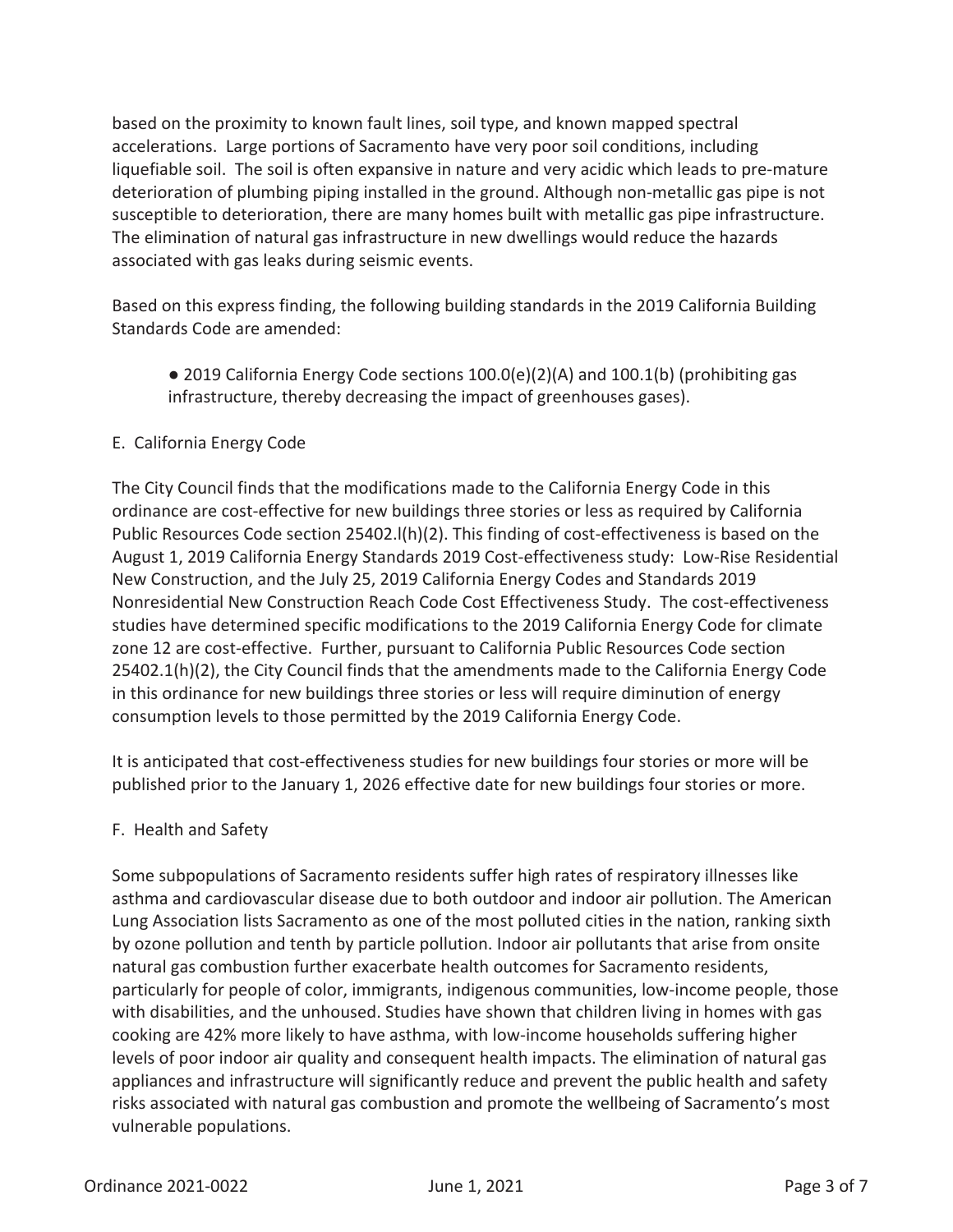## **SECTION 2.**

Chapter 15.30 is hereby added to the Sacramento City Code to read as follows:

#### **Chapter 15.30 AMENDMENTS TO THE CALIFORNIA ENERGY CODE**

#### **15.30.010 Amendments to the CEnC.**

The CEnC is amended as set forth in this chapter.

#### **15.30.020 Title lines.**

For the purposes of this chapter, and notwithstanding the provisions of Section 1.04.060, the title lines (or "catchwords") in this chapter are part of such Sections.

## **15.30.030 Local amendments to the CEnC.**

A. Subsection 100.0(e)(2)(A) of the CEnC is amended to read as follows:

A. **All newly constructed buildings.** Sections 110.0 through 110.12 apply to all newly constructed buildings within the scope of Section 100.0(a). In addition, newly constructed buildings shall meet the requirements of Subsections B, C, D or E, as applicable.

i. For building permit applications filed on or after January 1, 2023, except as provided in subsection (vi) and (vii), all newly constructed buildings that are three stories or less shall be all-electric buildings notwithstanding any other provisions in this California Energy Code.

ii. For building permit applications filed on or after January 1, 2026, except as provided in subsection (vii), all newly constructed buildings that are four stories or more shall be all-electric buildings notwithstanding any other provisions in this California Energy Code.

iii. For the purposes of all-electric building requirements, a newly constructed building as defined in Section 100.1 shall not include newly constructed additions and improvements, including tenant improvements, in existing buildings as defined in the CBC.

iv. Except as provided in subsection (vi) and subsection (vii), building permits shall not be issued to convert all-electric buildings that are three-stories or less into mixed-fuel buildings where the initial building permit application is filed on or after January 1, 2023.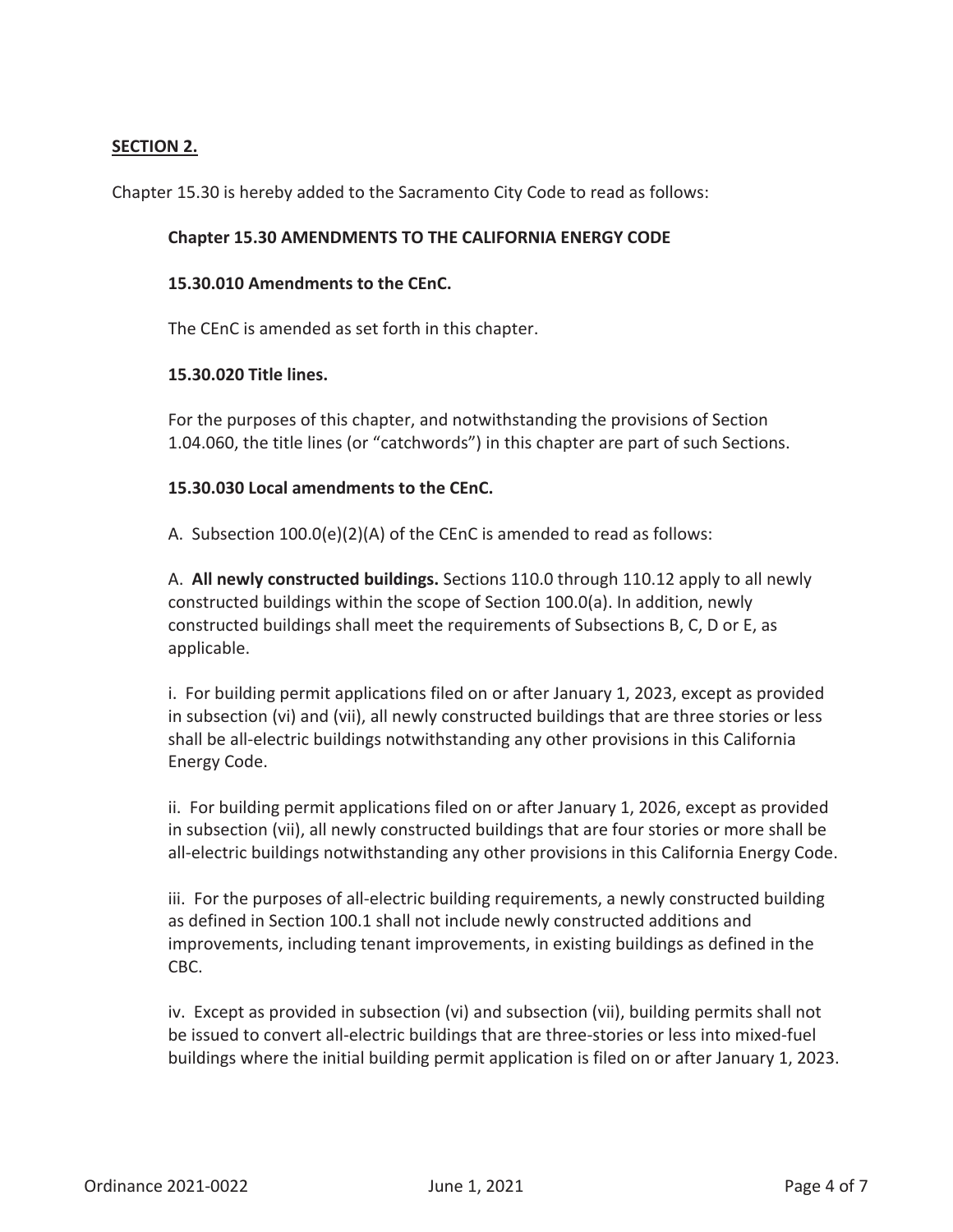v. Except as provided in subsection (vii), building permits shall not be issued to convert all-electric buildings that are four-stories or more into mixed-fuel buildings where the initial building permit application is filed on or after January 1, 2026.

vi. Limited exemptions. For building permit applications filed on or before December 31, 2025, an applicant may request one of the following limited exemptions to construct a mixed fuel building. If the technology to require construction of an all-electric building for ground floor food service establishments, manufacturing or industrial facilities, or regulated affordable housing is not feasible and available by July 1, 2025, the Sacramento City Council shall consider extending the limited exemption until technology is feasible and available:

a. Ground floor food service establishment for the area of the building with cooking equipment. The building official shall grant the exemption only for natural gas or propane piping systems, fixtures, or infrastructure necessary for cooking equipment within the designated food service area.

b. Manufacturing or industrial facilities for the area of the building with process loads. The building official shall grant the exemption only for the area of the building with process loads.

c. Water-heating systems and equipment in regulated affordable housing for those portions of the building where virtual net energy metering is unavailable.

vii. Infeasibility.

If a building permit applicant establishes to the satisfaction of the building official that it is infeasible to comply with the all-electric building requirements in subsection 100.0(e)(2)(A)(i) or subsection 100.0(e)(2)(A)(ii) because of the type of building, physical site conditions, commercial availability of electric appliances or equipment, necessary operational requirements, electrical infrastructure requirements, or the public health, safety, or economic welfare in the event of an electric grid outage, the building official may waive the requirements of subsection  $100.0(e)(2)(A)(i)$  or subsection  $100.0(e)(2)(A)(ii)$  only for those portions of the building where all-electric is infeasible.

B. The following definitions are added to Subsection 100.1(b) to read as follows:

**ALL-ELECTRIC BUILDING** means a building that does not have natural gas piping or propane plumbing installed on a lot or within a building, and that uses electricity as the sole source of energy for its space heating, water heating (including indoor and outdoor pools and spas), cooking appliances, outdoor kitchens, outdoor fireplaces, and clothes drying appliances. All-electric buildings may include solar thermal pool heating.

**COOKING EQUIPMENT** means equipment intended for commercial use, including ovens, ranges, brewing kettles, and cooking appliances, for use in a restaurant, brewery, or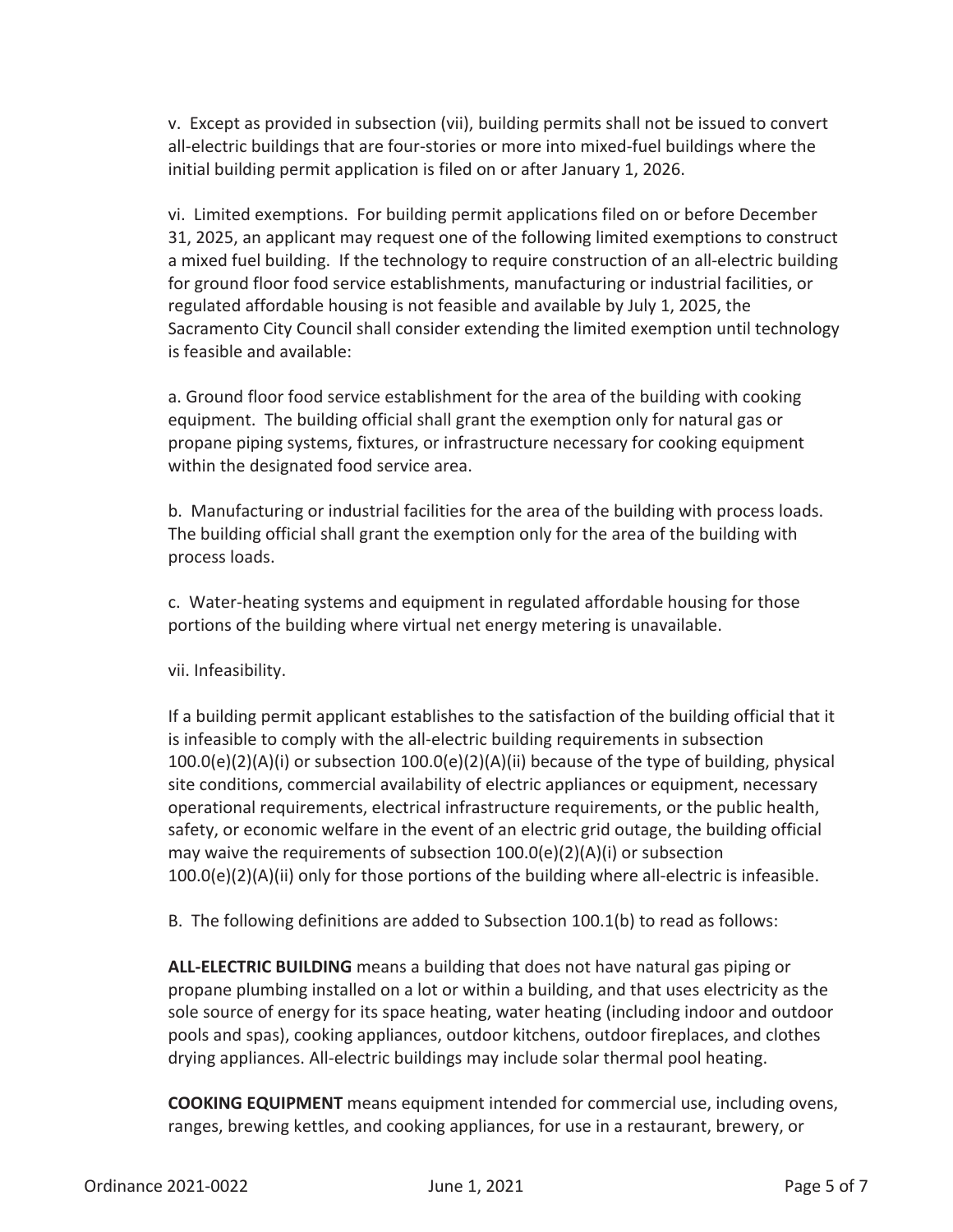other business establishment where food or beverages are prepared and served for consumption on-site or off-site, other than a cottage food operation as defined in California Health and Safety Code Section 113758.

**FOOD SERVICE ESTABLISHMENT** means a building with cooking equipment where food or beverages are prepared and served for consumption on-site or off-site.

**MANUFACTURING OR INDUSTRIAL FACILITY** means a building with the occupancy classifications as defined in the California Building Code, Chapter 3, Section 306, Group F or Section 313, Group L.

**MIXED-FUEL BUILDING** means a building that uses natural gas or propane as fuel for space heating or cooling, exterior heating, decorative uses and lighting, water heating (including pools and spas), cooking appliances or clothes drying appliances, onsite generation of electricity (except where primarily fueled by onsite digestion of organic material), or contains fixtures, piping systems, or infrastructure for natural gas or propane equipment for such uses.

**PROCESS** means an activity or treatment that is not related to the space conditioning, lighting, service water heating, or ventilating of a building as it relates to human occupancy.

**PROCESS LOAD** means an energy load resulting from a process.

**REGULATED AFFORDABLE HOUSING** means a building to be occupied by low or moderate income households as defined in California Health and Safety Code Section 50093; offered at an affordable rent as defined in California Health and Safety Code Section 50053 for a period of at least 30 years; and subject to restriction for a period of at least 30 years under a recorded regulatory agreement between the property owner and a local, state, or federal agency.

**VIRTUAL NET ENERGY METERING** means a billing arrangement that allows multi-tenant building owners to install a single solar system to cover the electricity load of both common and tenant areas connected at the same service delivery point. The electricity does not flow directly to any tenant meter, but feeds some common area loads and the remainder goes onto the grid. The electricity that is feed back to the grid is then proportioned to the tenant's bill.

## **15.30.040 Infeasibility waiver determination process.**

The building official shall develop guidelines to consider infeasibility waivers under Section 15.30.030.A. The guidelines must be developed in consultation with relevant industry experts and practitioners, including the Sacramento Municipal Utility District, and include a process that includes, but not is not limited to, a meeting with the building permit applicant during which the building permit applicant can present documentation